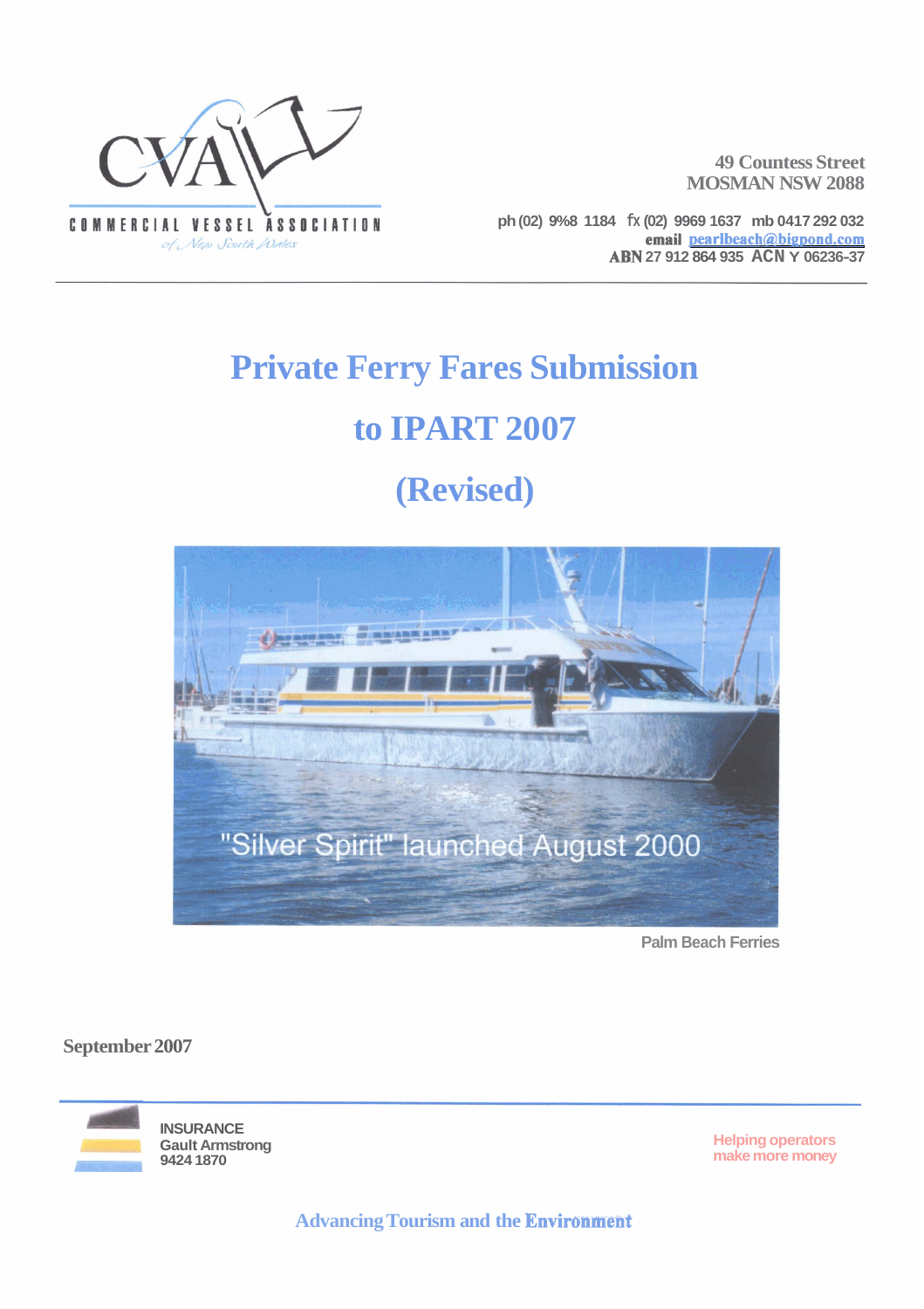## **Introduction**

The **CVA** makes this submission in support of a private ferry fare increase based on industry cost movements over the last nine months, to June 30, with a **further** three months data to be submitted in early October, making a total of 12 months' data, ie to the end of September.

PART has decided to retain the industry index of cost items used in recent years and also to hold constant the percentage each of the five items in the index, as decided by it last year. It has further decided to use inflators for each of these five that are from readily available, publicly published information rather than the industry specific inflators used in the past.

The industry is strongly opposed to both holding constant the make-up of the index and to the move away from industry inflators. Its position is explained in detail on the pages that follow. In summary, the rise in industry costs based on this approach compared with not holding the **items** constant and using industry inflators is

| Cost rise IPART approach    | $0.52$ percent |
|-----------------------------|----------------|
| Cost rise industry approach | 1.25 percent.  |

These percentages

are low because of the effect of a decline in fuel prices over the past nine months

show a large variation, the IPART approach producing an increase less than half that using industry data.

The submission also addresses labour productivity, as it has in the last two years when IPART has arbitrarily reduced the rise in costs by an assumed improvement in industry productivity.

In summary,

| passengers carried compared to the year before | down     |
|------------------------------------------------|----------|
| staff numbers compared to the year before      | Same     |
| labour productivity                            | reduced. |

Once again, in this small industry, labour productivity has not improved so no discount of the cost increase is justified.

On the pages that follow, the make-up of the index and the inflators are discussed in some detail.



**Helping operators make more money**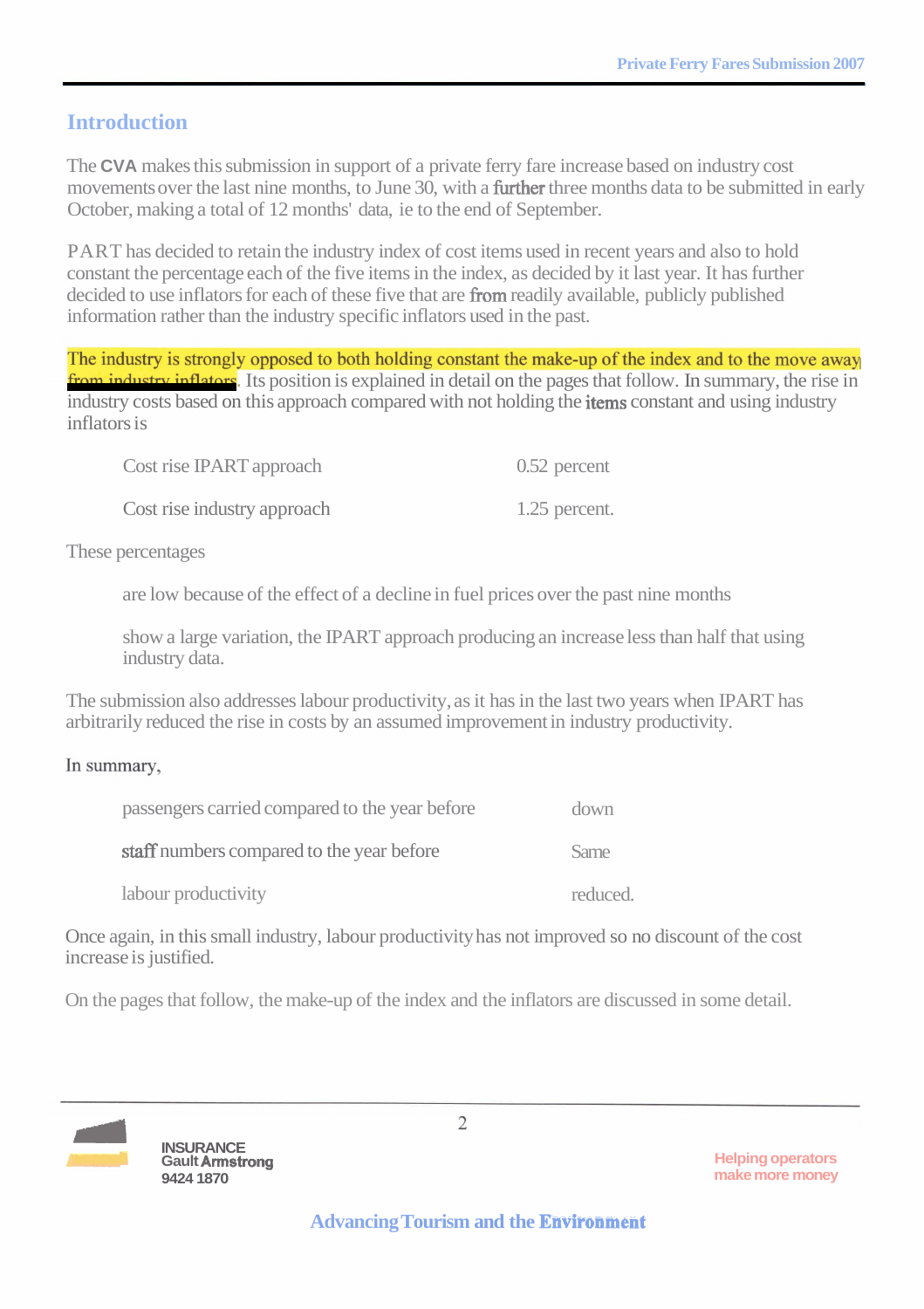## **Discussion of the Cost Index and the Inflators**

### **Make-up of the Index**

If PART had adopted the approach of recent years, viz varying the make-up of the index based on the movement in the current year's costs as opposed to holding it constant for five years from 2006, the index would look like this.

| <b>Index Item</b> | <b>IPART Make-up</b><br>(%) | <b>Industry Make-up</b><br>$(\%)$ |
|-------------------|-----------------------------|-----------------------------------|
| Insurance         | 5.64                        | 4.22                              |
| Interest          | 4.08                        | 3.16                              |
| <b>Wages</b>      | 40.32                       | 44.37                             |
| Fuel              | 12.03                       | 13.41                             |
| All other         | 37.93                       | 34.63                             |
| Total             | 100.00                      | 100.00                            |

Clearly, ignoring the new **mix** of costs means that the resultant total costs increase will vary fiom the industry's actual experience in the last nine months and will vary adversely if, for example, there was a four percent increase in wages.

### **Index Inflators**

#### **Insurance**

The IPART proposal is to use the insurance content of the CPI. Naturally this inflator includes houses, house contents, motor vehicles, commercial buildings, plant and equipment and many other items. The total amount of the premiums for this range of items for all of Australia is approximately \$30,000 m pa (or five times the premiums written by Insurance Australia Group, say). The value of the industry's premiums is \$0.213 m pa or 0.00071 percent of that total. The CPI is not a relevant inflator.

The two important points that flow fiom this are

the industry cost rise is specific to the industry; it is provided by the biggest marine insurance broker in Australia and is specific to commercial **marine** insurance; the CPI data is absolutely nonspecific

after several years of the industry specific increase being zero, this year it is 1.75 percent; this



**1 BSURANCE**<br>**Gault Armstrong** 9424 1870

**Helping operators make more money**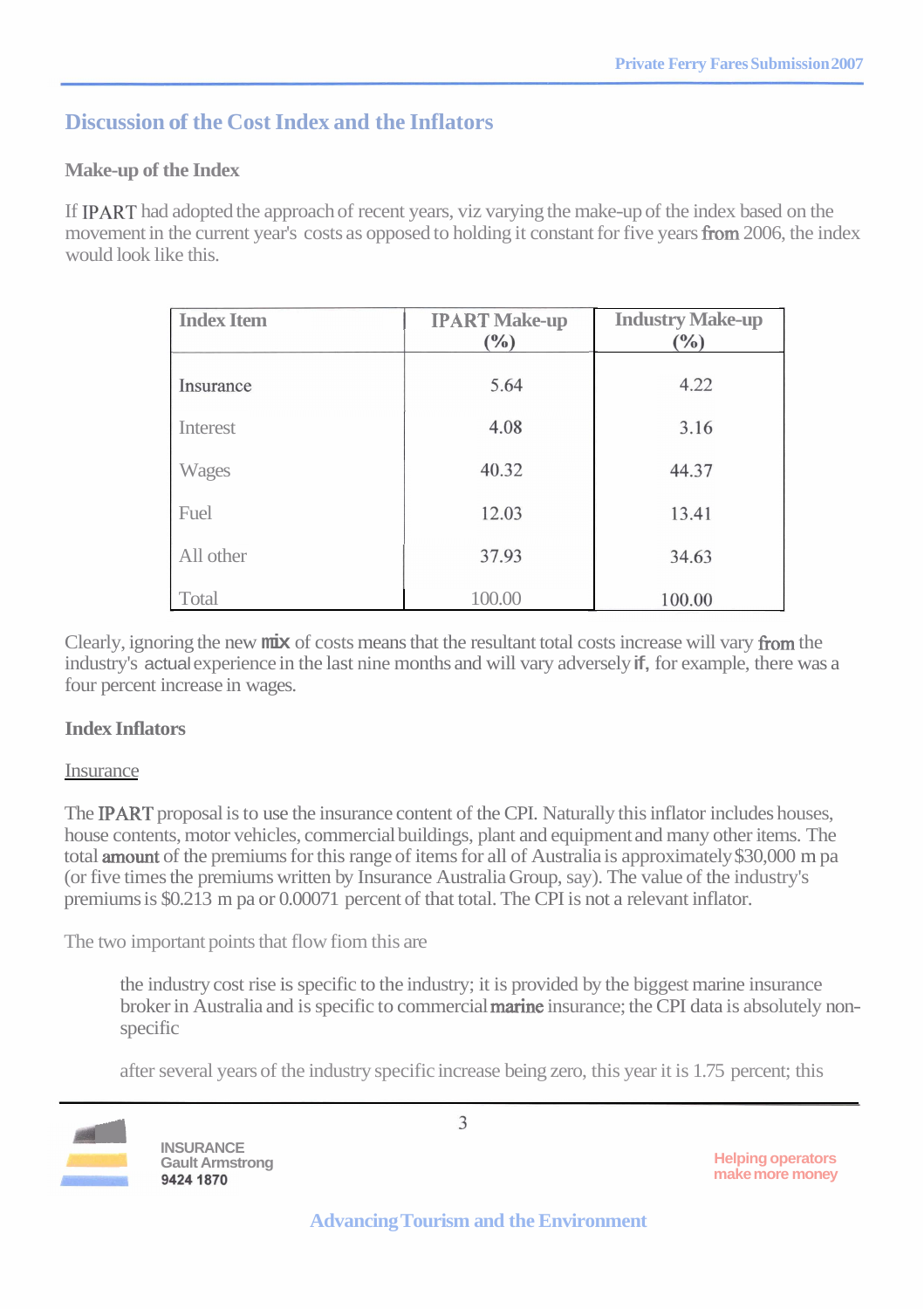amount is being denied to the industry **as** the CPI increase is zero.

#### Interest

The NAB figure for small business capital and working capital is relevant to small business borrowing. It both reflects the **RBA** global increases fiom time to time and the competition in the market place between lenders. The proposed IPART rate, the Swap Rate for Commonwealth Bonds, has nothing to do with small business other than it reflects the price of money in the market place for everyone. It is also more difficult to collect as it must be collected daily.

In addition, accessibility is a problem. The rate proposed by IPART is available in the Australian Financial Review each day, ie it must be recorded each day and a record maintained. **Our** advisor at the NAB says this:

"I guess I can see that they would be looking for the most transparent measure - something from the Reserve Bank or Government.

"Whilst yes, it doesn't take into account the true cost to businesses and probably doesn't make 'real world' sense - I can see how they would want something from an official body.

"However, the problem with using the Commonwealth Bond Rate (longer term bonds) or BBSW (Bank Bill Swap Rate for short term bills) is they both change daily  $\tau$  so this is not feasible for pricing reviews. I quess the question to them, is how do they access the 'Commonwealth Bond Bank Bill Swap Reference Rates' - as I see this reference to the BBSW -which is announced at 1lam each day. There may be some other reference rate I am unaware of.

"My recommendation if they are looking for a transparent rate is the Reserve Bank Cash Rate - i.e. currently **6.50%,** which is the rate referred to when RBA moves rates up and down. This is accessible via RBA website. Theoretically, the bank rates (i.e. NAB rates I have been quoting you) are based off this cash rate - the only difference being the bank margin (which due to competition is fairly standard). The relativity between RBA cash rate and bank lending rates should be pretty close."

The proposed rate and the NAB rate will result in these cost increases for the period:

| <b>Commonwealth Bond Bank Bill Swap Reference Rates</b> | 4.27 percent  |
|---------------------------------------------------------|---------------|
| industry rate                                           | 1.86 percent. |

The difference in these rates is significant. **IPART's** rate is more than twice the industry rate.

So.

the industry's preferred position is to use the most relevant interest rate, eg a bank small business lending rate

if PART wants to insist on the use of a "global" but less relevant rate, use the **RBA** cash rate (see above).



**Helping operators make more money**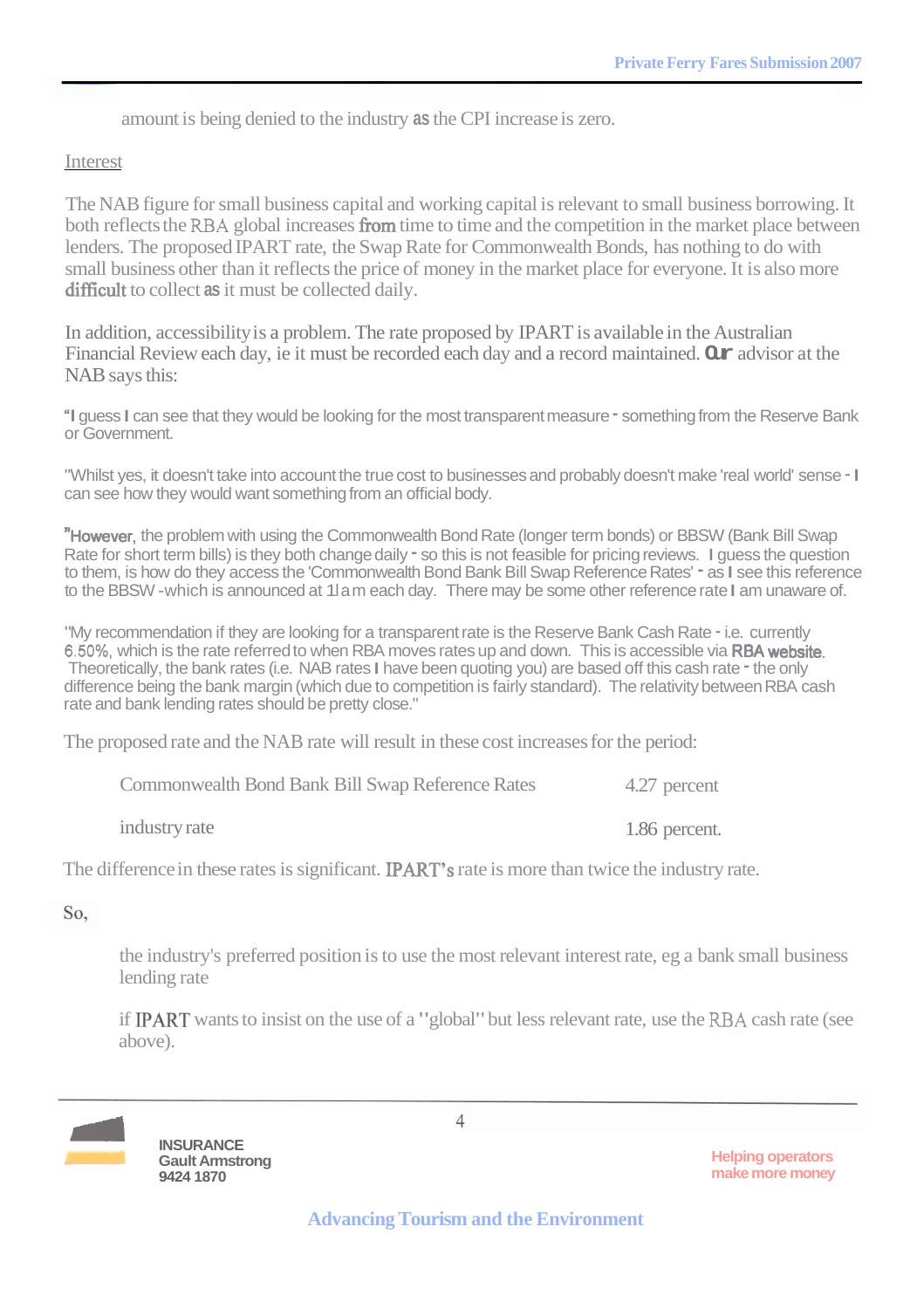#### Wages

The industry has an award specific to it. The award applies to no other class of employee in Australia. It is absolutely relevant to the industry. PART, however, proposes to use the level of average weekly earnings (AWE) or the Wage Price Index (WPr) compiled by the **ABS.** These **are** clearly global, encompassing every employee in Australia from every industry and **from** every government, all 10.5 mill of them.

The award is varied by the Fair Pay Commission annually and the amount of the variation is published by them.

The consequences of using one or other of these approaches is:

| Award      | $2.82$ percent |
|------------|----------------|
| <b>AWE</b> | 2.80 percent.  |

It is not surprising that the two **are** so close as most employees are covered by wage arrangements that **are**  determined by the Commission. However, relevancy is the main point.

Fuel

PART is keen to move to **FuelTrac from** the Mobil daily gate price. There are two important points about the consequences of doing this.

the former is not readily available to operators and the Association as it has to be purchased

the former is a monthly figure as opposed to a daily one with the consequence that the measure is less sensitive to in-month fluctuations.

The consequence of choosing the new inflator over the old one is

| fuel increase from FuelTrac | $-10.14$ percent |
|-----------------------------|------------------|
| fuel increase from Mobil    | $-3.14$ percent. |

This difference is large and is the main reason the result for an PART approach to this year's cost increase, as opposed to the industry's, is so much less.

All Other

The CPI, IPART's suggested approach as to how to adjust this item, is a very broad measure of costs, being basically all costs in the economy. It is made up of



**Helping operators make more money**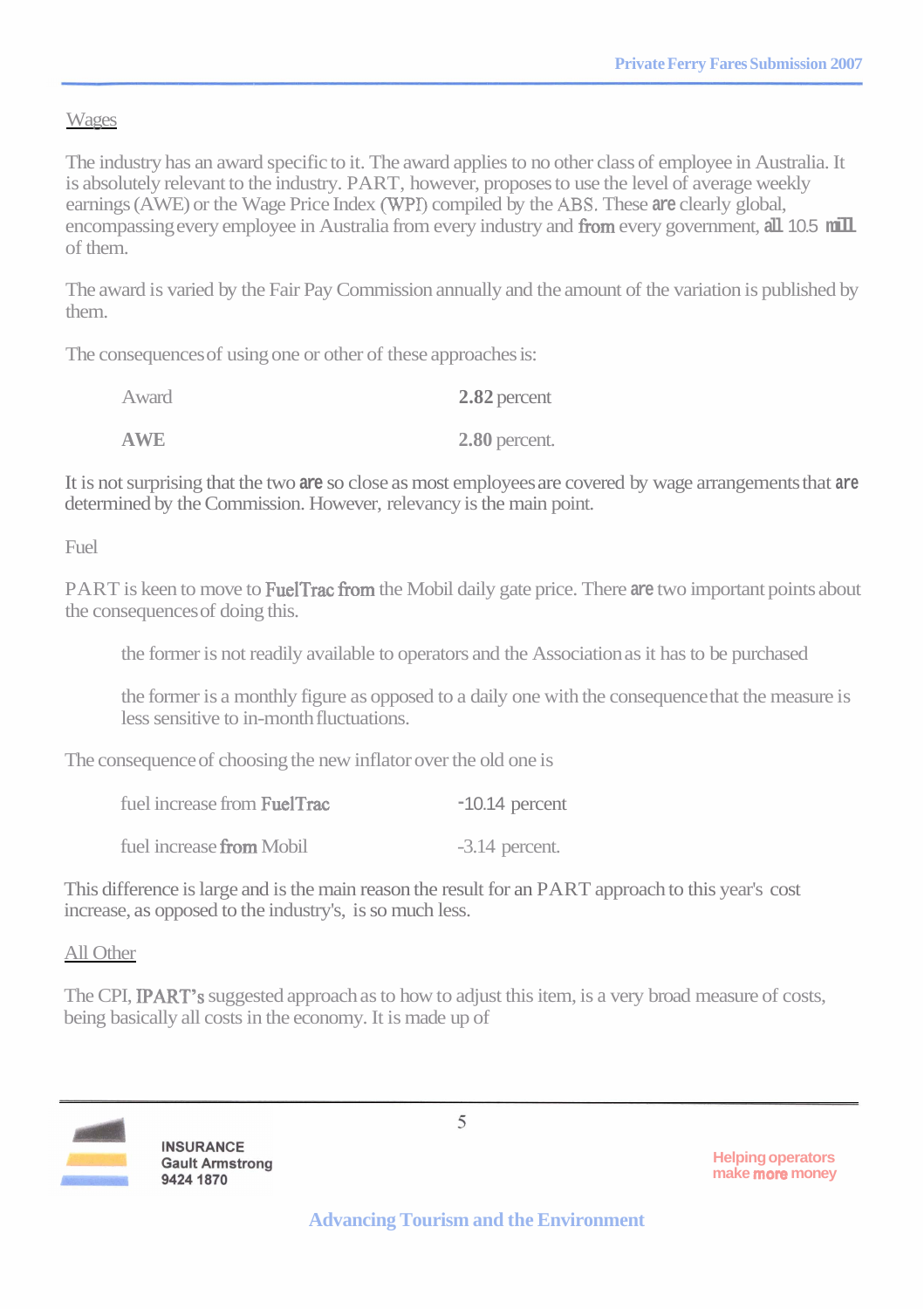Food Alcohol and tobacco Clothing and footwear Housing Household contents and services **Health Transportation** Communication **Recreation Education** Financial and insurance services.

Most of these are irrelevant to the "All Others" item in the cost **structure** of private ferries. The industry proposes that PART should use the average of the increases for the other four items in the index.

The amount of the CPI increase since September 30 2006, to June 2007, is 1.16 percent according to ABS 6401, all capitals. This must be wrong as the **RBA** has clearly been concerned about inflation of late.

The average of the industry assessments of the four other items is 0.82 percent. Whilst this is less than the CPI, it is more relevant to the industry than is the CPI.



**1 <b>INSURANCE**<br> **Gault Armstrong 9424 1870** 

**Helping operators make more money** 

6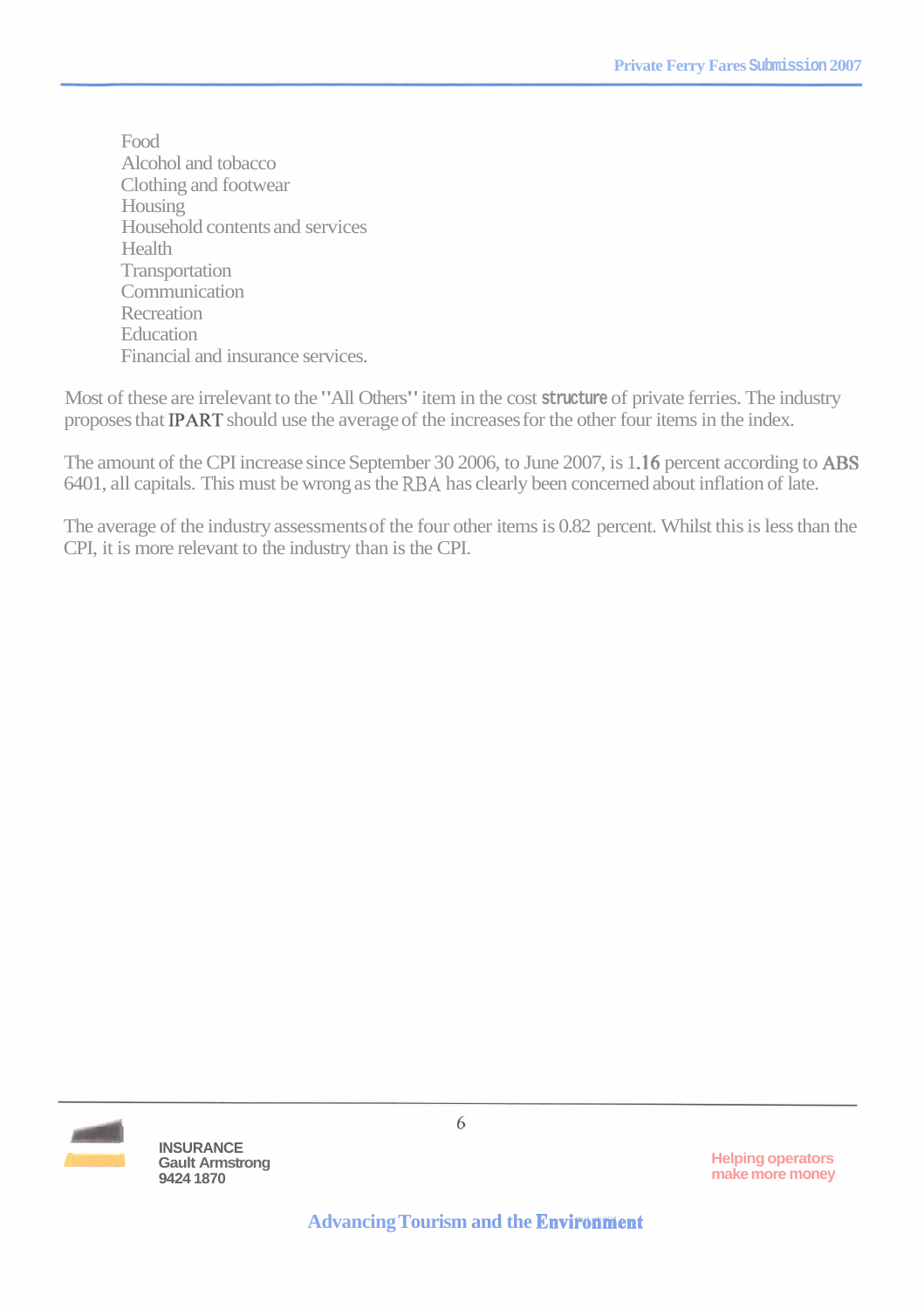## **Productivity**

As explained in the Introduction, there has been no increase in labour productivity this year.

The number of employees this year is the same as last year, at 58.

Passenger numbers are down across the board, as follows:

| Passengers (% growth year on year) |                                           |  |  |  |     |                                 |
|------------------------------------|-------------------------------------------|--|--|--|-----|---------------------------------|
|                                    | Ch P'nt C Coast P Beach Cronulla D Island |  |  |  |     | <b>Matilda CI River Average</b> |
|                                    |                                           |  |  |  | 10  | -                               |
|                                    |                                           |  |  |  | Say | zero                            |

Labour productivity has not grown and there is no justification for a discount to the cost based increase for a rise in productivity.



 $\overline{7}$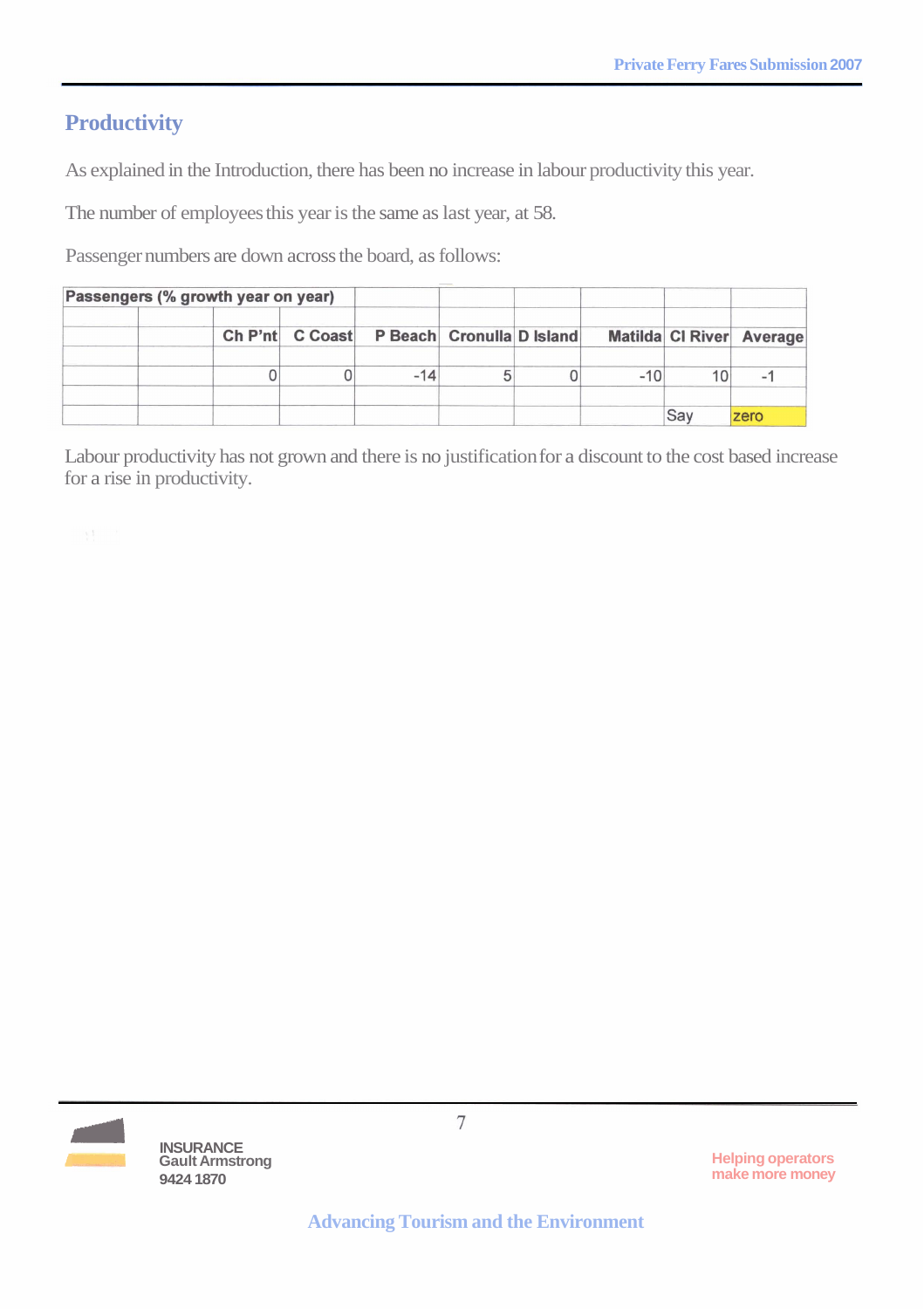## **Issues Paper**

**This section specifically addresses the items in the Paper.** 

| $1-8$ | <b>Bus issues</b> |
|-------|-------------------|
| 9     | See page 3        |
| 10    | See page 4        |
| 11    | See page 5        |
| 12    | See page 5        |
| 13    | See page 5        |



**Gault Armstrong 9424 1870** 

 $\,$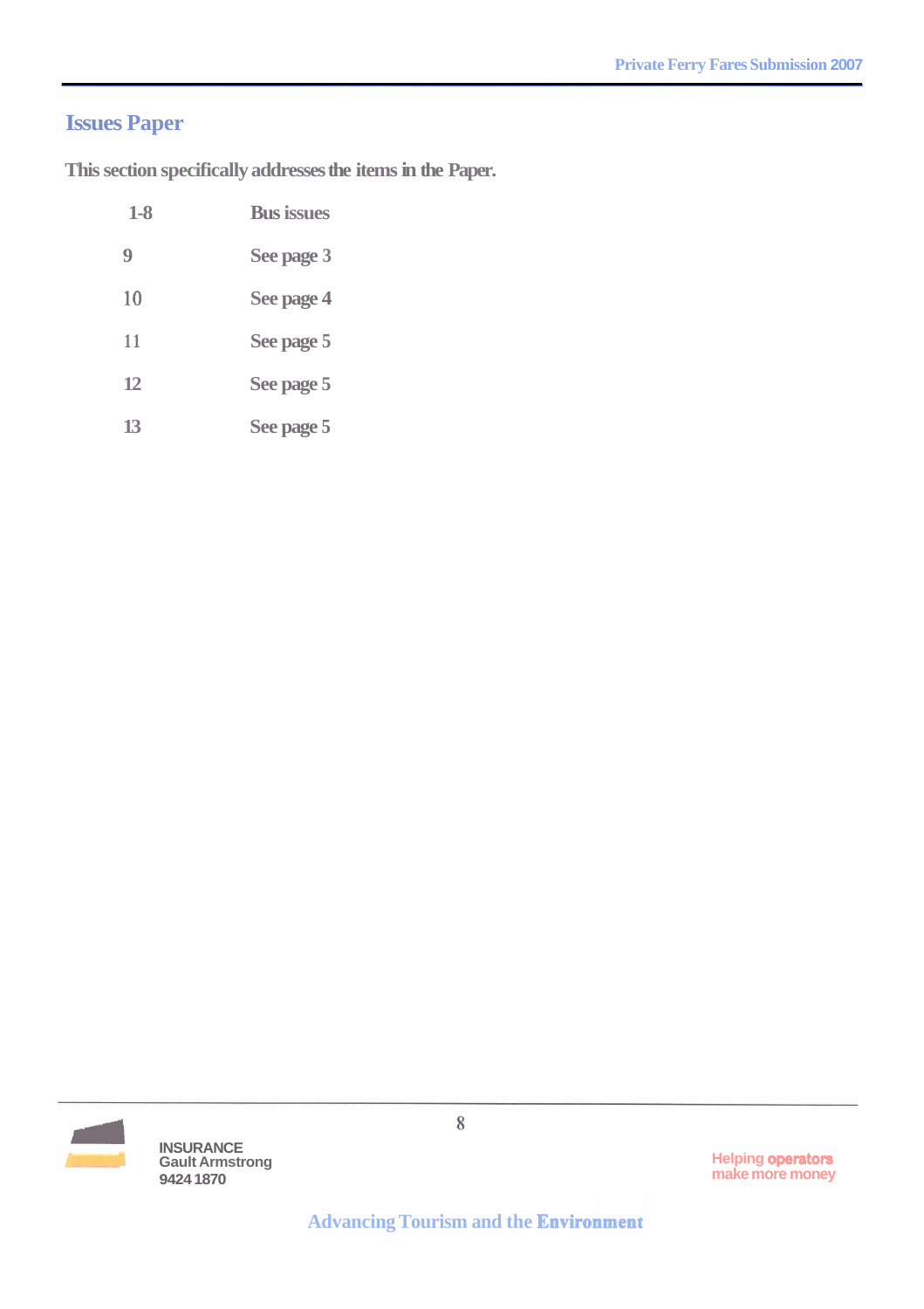## **Conclusion**

The industry's key points in this year's submission are

the potential constraint on the cost increase outcome that results from holding the index make-up unchanged for five years

the change to "global" inflators that are irrelevant to the cost increases in the industry.

The industry urges **IPART** to return to the process that was used up until last year, ie the index adjusted each year by inflators relevant to the industry.



**INSURANCE Gault Armstrong** 9424 1870

9

**Helping operators make more money** 

**Advancing Tourism and the Environment**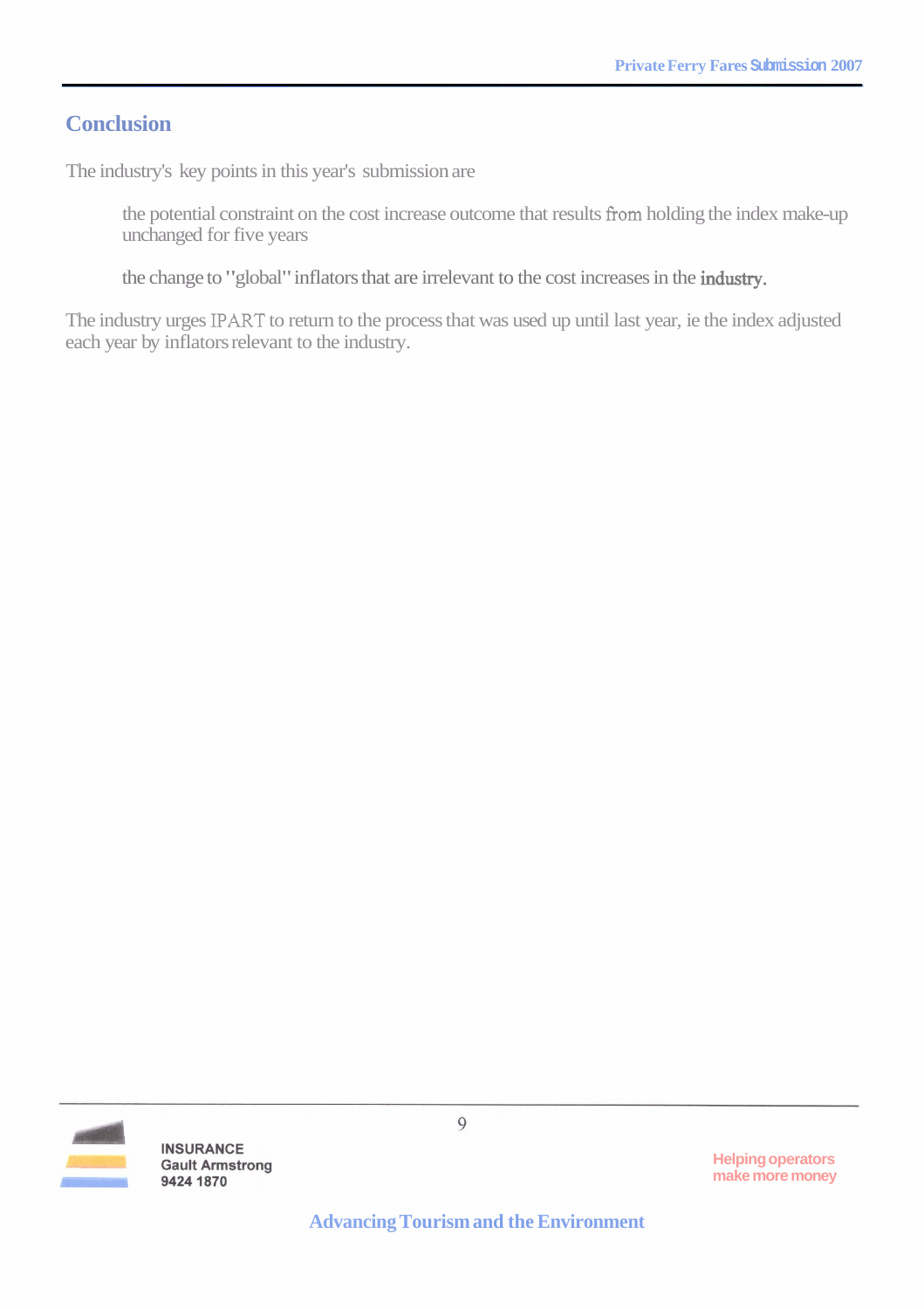## **Attachments**

Industry analysis

Insurance

Interest

Wages

Fuel

All others

Productivity



**INSURANCE**<br>Gault Armstrong 9424 1870

**Helping operators<br>make more money** 

**Advancing Tourism and the Environment**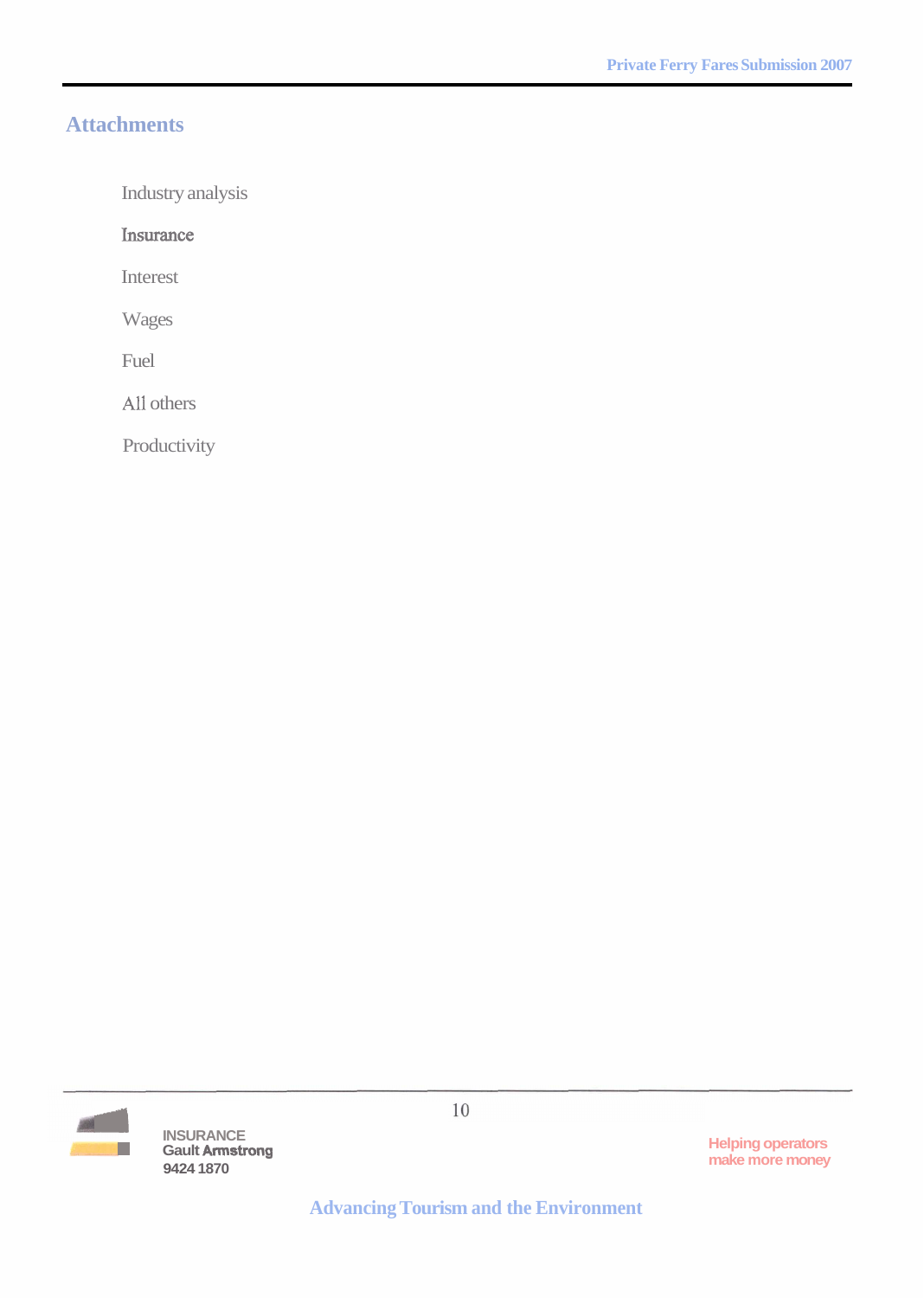## **FERRY FARES ANALYSIS 2007**

(Data for the period October 1 2006 to June 30 2007)

(Fuel Prices are at Net Price, ie Exclude the Excise)

#### 2007

|                     | <b>Church Point</b> | <b>Central Coast</b> | <b>Palm Beach</b> | <b>Cronulla</b> | Dangar Island | <b>Matilda</b> |       | <b>Total</b>     |
|---------------------|---------------------|----------------------|-------------------|-----------------|---------------|----------------|-------|------------------|
| <b>Expense Item</b> | $\%$                | $\%$                 | %                 | $\%$            | %             | $\%$           | $\%$  |                  |
| nsurance            | 5.15                | 8.26                 | 3.47              | 5.00            | 6.88          | 4.00           | 4.53  | 212,963          |
| nterest*            | 6.93                | 4.72                 | 2.95              | 1.27            | 6.78          | 2.00           | 3.24  | 152,481          |
| <b>Nages</b>        | 64.23               | 37.23                | 41.43             | 51.43           | 57.69         | 43.00          |       | 45.50 2,138,241  |
| Fuel                | 9.78                | 12.26                | 14.22             | 5.27            | 4.18          | 21.00          | 13.75 | 646,226          |
| All other           | 13.91               | 65.65                | 37.93             | 37.02           | 24.47         | 30.00          | 35.51 | 1,668,828        |
| Total               | 100.00              | 100.00               | 100.00            | 100.00          | 100.00        | 100.00         |       | 100.00 4,818,740 |

'Palm Beach cannot isolate their awn interest from the corporate total; I have used an average of all the others

**DCC Sep 1007**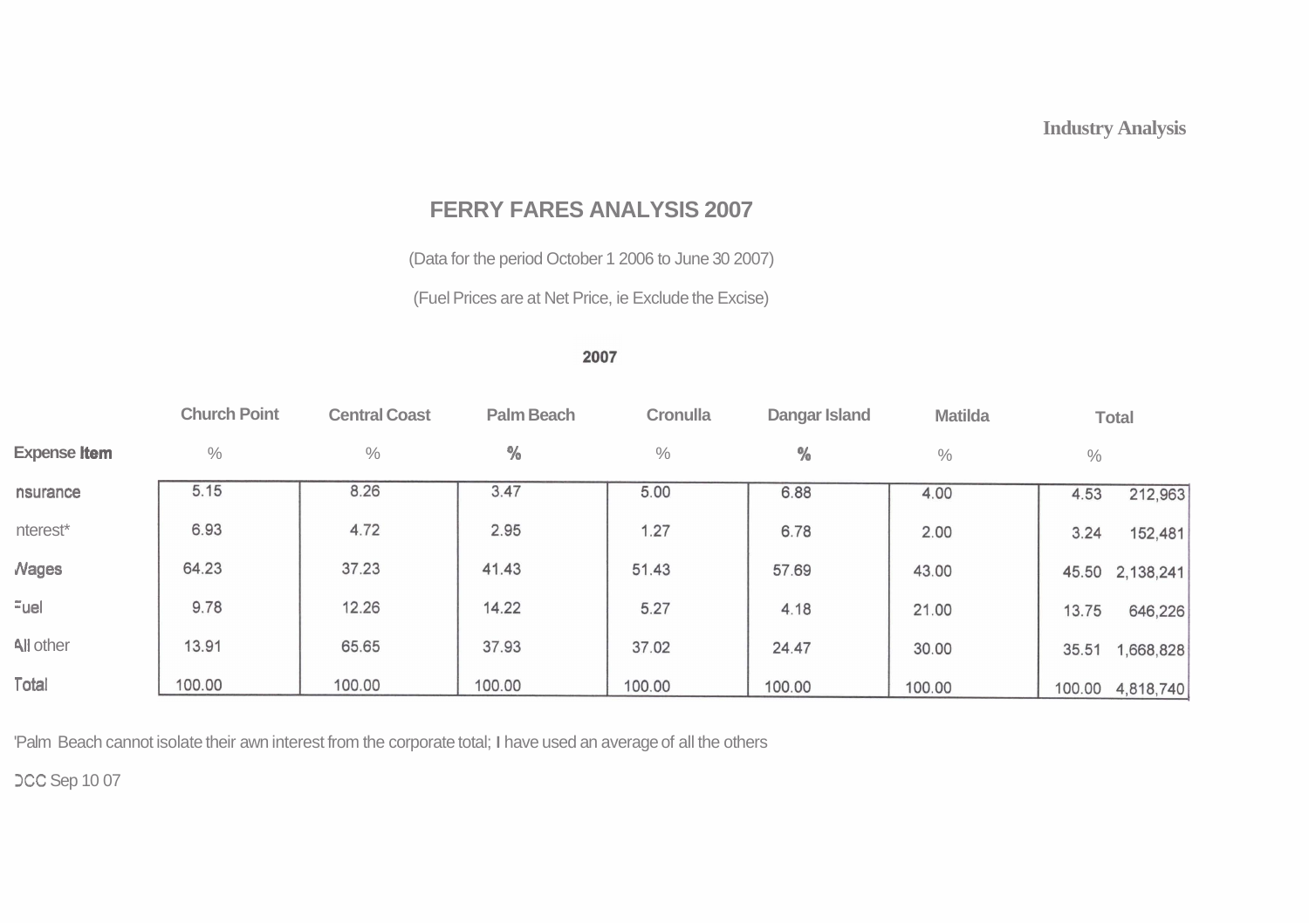## **IPART and Industry Options Compared**

## **Outcome Using Ferry Data 2007 to Complete the Estimate**

|                           |               | Total     |                 |                                                       |                                           |            |
|---------------------------|---------------|-----------|-----------------|-------------------------------------------------------|-------------------------------------------|------------|
| <b>Expense Item</b>       | $\frac{0}{0}$ | \$        | $%$ incr        | <b>Based on Industry Sources</b><br><b>Weighted %</b> | <b>Based on IPART Sources</b><br>$%$ incr | Weighted % |
| Insurance                 | 4.42          | 212,963   | 1.75            | 0.08                                                  | 0.00                                      | 0.00       |
| Interest                  | 3.16          | 152,481   | 1.86            | 0.06                                                  | 4.27                                      | 0.14       |
| <b>Wages</b>              | 44.37         | 2,138,241 | 2.82            | 1.25                                                  | 2.80                                      | 1.24       |
| Fuel                      | 13.41         | 646,226   | $-3.14$         | $-0.42$                                               | $-10.14$                                  | $-1.36$    |
| All other                 | 34.63         | 1,668,828 | $0.82$ (Ind av) | 0.28                                                  | $1.16$ (CPI)                              | 0.40       |
| Total                     | 100.00        | 4,818,740 |                 | 1.25                                                  |                                           | 0.42       |
| Top four items % of total | 65            |           |                 |                                                       |                                           |            |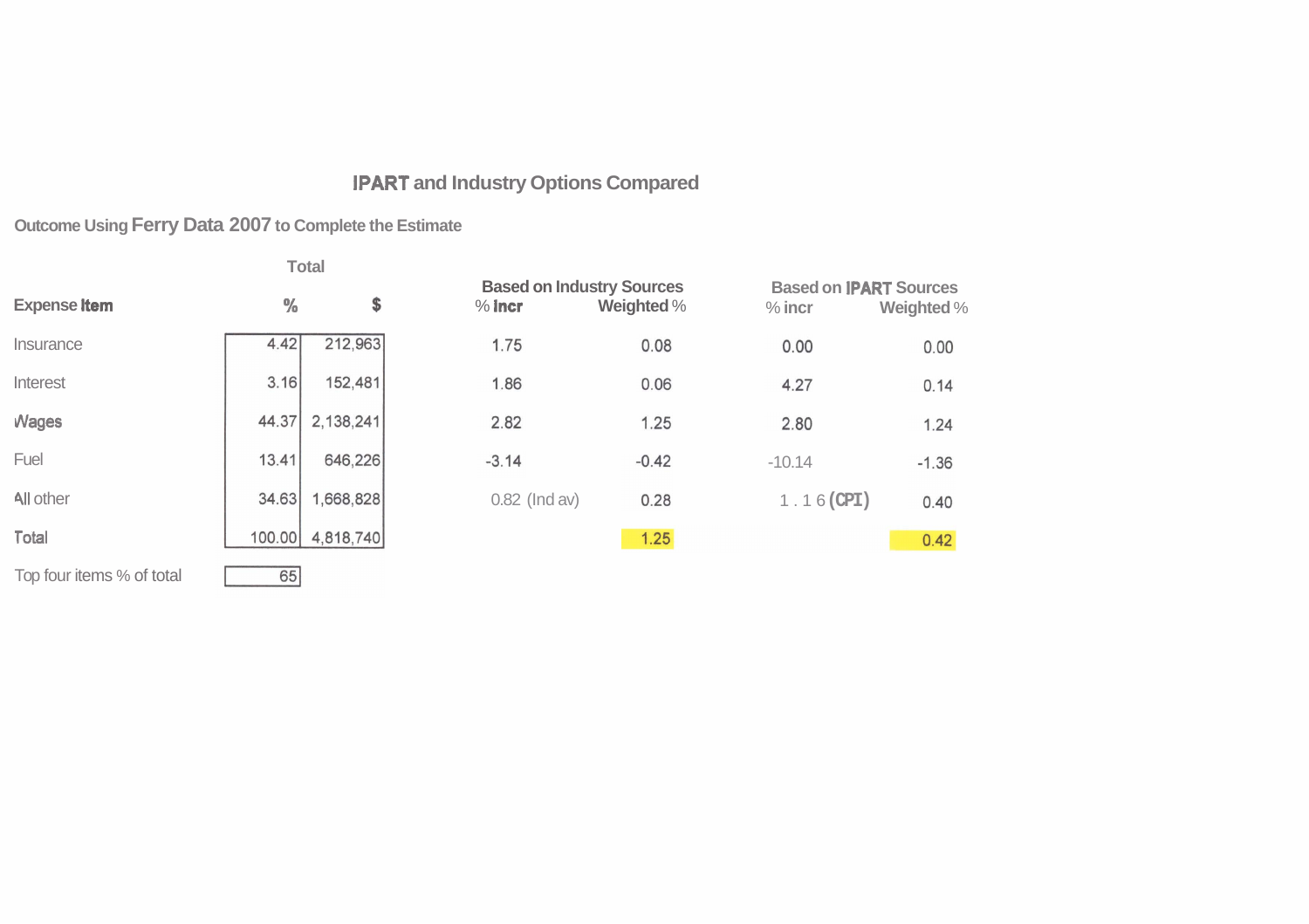## Outcome Using **IPART** Weighted Index to Complete the Estimate

 $62$ 

|                     | <b>Total</b> |          |                                                |            |                                             |
|---------------------|--------------|----------|------------------------------------------------|------------|---------------------------------------------|
| <b>Expense Item</b> | %            | $%$ incr | <b>Based on Industry Sources</b><br>Weighted % | $%$ incr   | <b>Based on IPART Sources</b><br>Weighted % |
| Insurance           | 5.64         | 1.75     | 0.10                                           | 0.00       | 0.00                                        |
| nterest             | 4.08         | 1.86     | 0.08                                           | 4.27       | 0.17                                        |
| <b>Nages</b>        | 40.32        | 2.82     | 1.14                                           | 2.80       | 1.13                                        |
| Fuel                | 12.03        | $-3.14$  | $-0.38$                                        | $-10.14$   | $-1.22$                                     |
| 411 other           | 37.93        |          | $0.82$ (Ind av)<br>0.31                        | 1.16 (CPI) | 0.44                                        |
| <b>Total</b>        | 100.00       |          | 1.24                                           |            | 0.52                                        |

Top four items % of total

**DCC** Sep 10 07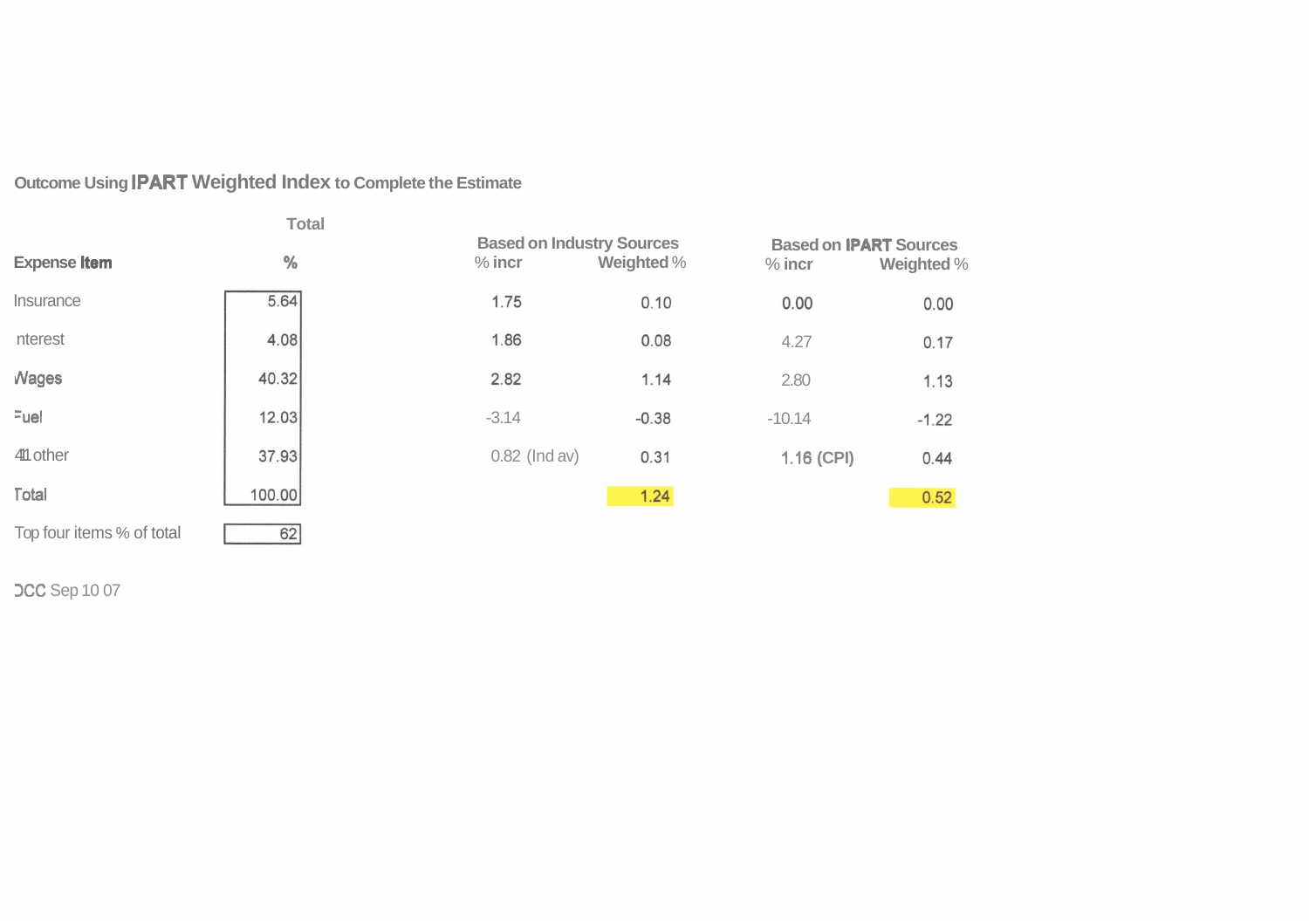#### **lnsurances 2006/07**

| $Increase (\%)$           |      |
|---------------------------|------|
| <b>Ship owners</b>        | 5.00 |
| <b>All others</b>         | 0.00 |
| Weighted increase $(\%)$  |      |
| Ship owners 35 % of total |      |

**Weighted increase 1.75**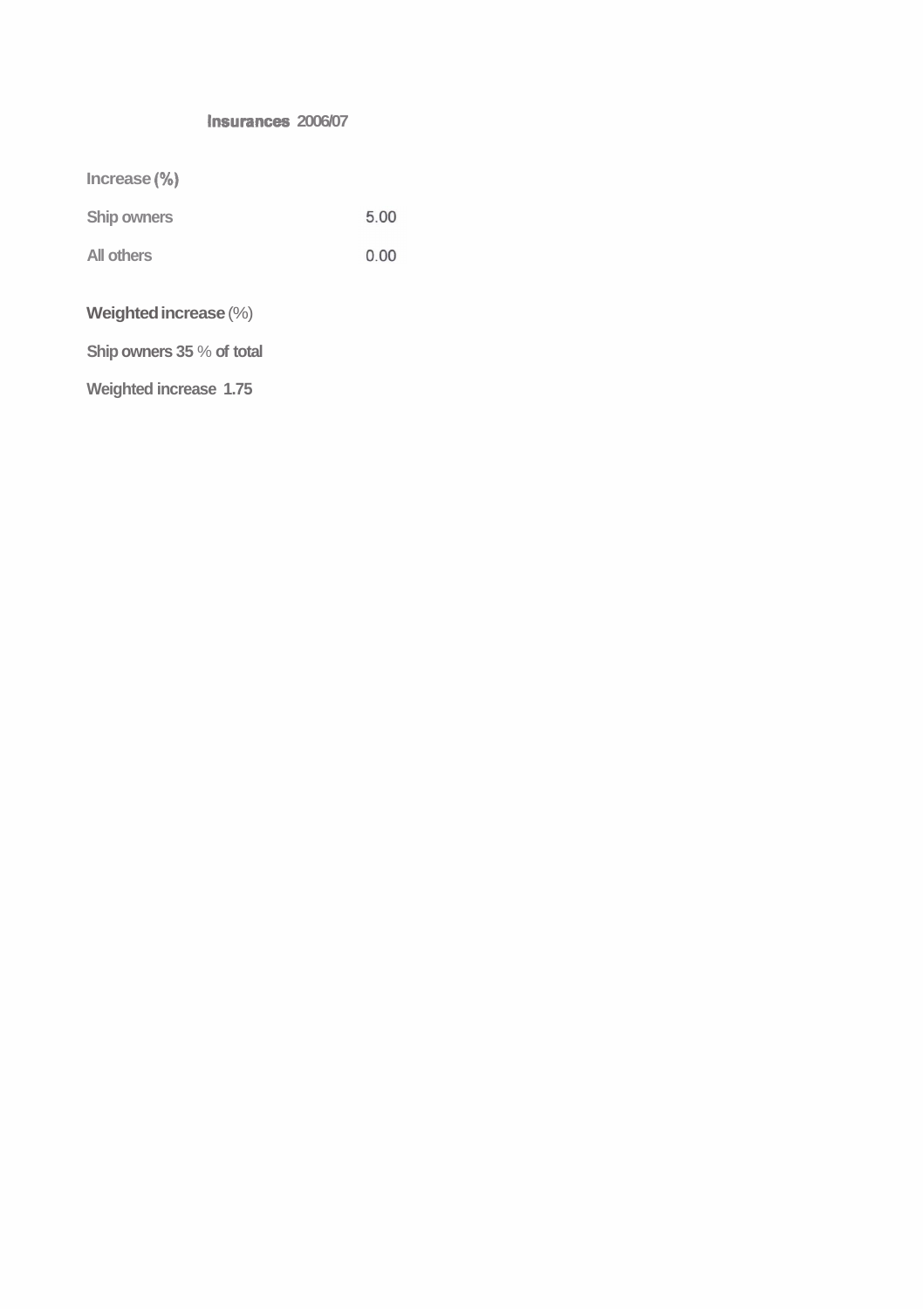#### **HISTORICAL RATES FOR BUSINESS LENDING:**

|                                 | <b>Business</b><br><b>Mortgage</b><br>Overdraft | <b>Business</b><br><b>Mortgage</b><br><b>Instalment</b><br>Loan |                      |                                                                          |       |       |  |
|---------------------------------|-------------------------------------------------|-----------------------------------------------------------------|----------------------|--------------------------------------------------------------------------|-------|-------|--|
| <b>Effective</b><br><b>Date</b> | <b>Rate Code</b><br><b>B0</b>                   | <b>Rate Code</b><br>BT                                          |                      | <b>Rate Code Rate Code</b><br><b>BO</b><br><b>BT</b><br>Increase percent |       |       |  |
| 27-Mar-97                       | 8.55%                                           | 8.00%                                                           |                      |                                                                          |       |       |  |
| 30-Jun-97                       | 8.20%                                           | 7.65%                                                           |                      |                                                                          |       |       |  |
| 8-Sep-97                        | 8.20%                                           | 7.65%                                                           |                      |                                                                          |       |       |  |
| 29-Sep-97                       | 7.70%                                           | 7.15%                                                           |                      |                                                                          |       |       |  |
| 2-Mar-98                        | 7.95%                                           | 7.40%                                                           |                      |                                                                          |       |       |  |
| 24-Apr-98                       | 7.95%                                           | 7.40%                                                           |                      |                                                                          |       |       |  |
| 11-May-98                       | 7.20%                                           | 6.80%                                                           |                      |                                                                          |       |       |  |
| 3-Aug-98                        | 7.20%                                           | 6.80%                                                           |                      |                                                                          |       |       |  |
| 23-Sep-98                       | 7.20%                                           | 6.80%                                                           |                      |                                                                          |       |       |  |
| 7-Dec-98                        | 6.95%                                           | 6.55%                                                           |                      |                                                                          |       |       |  |
| 27-Apr-99                       | 6.95%                                           | 6.55%                                                           |                      |                                                                          |       |       |  |
| 8-Nov-99                        | 7.20%                                           | 6.80%                                                           |                      |                                                                          |       |       |  |
| 7-Feb-00                        | 7.70%                                           | 7.30%                                                           |                      |                                                                          |       |       |  |
| 6-Mar-00                        | 7.80%                                           | 7.40%                                                           |                      |                                                                          |       |       |  |
| 10-Apr-00                       | 8.05%                                           | 7.65%                                                           |                      |                                                                          |       |       |  |
| 8-May-00                        | 8.30%                                           | 7.90%                                                           |                      |                                                                          |       |       |  |
| 31-Jul-00                       | 8.40%                                           | 8.00%                                                           |                      |                                                                          |       |       |  |
| 7-Aug-00                        | 8.65%                                           | 8.25%                                                           |                      |                                                                          |       |       |  |
| 26-Feb-01                       | 8.15%                                           | 7.75%                                                           |                      |                                                                          |       |       |  |
| 19-Mar-01                       | 7.90%                                           | 7.50%                                                           |                      |                                                                          |       |       |  |
| 23-Apr-01                       | 7.40%                                           | 7.00%                                                           |                      |                                                                          |       |       |  |
| 18-Jun-01                       | 7.40%                                           | 7.00%                                                           |                      |                                                                          |       |       |  |
| 17-Sep-01                       | 7.15%                                           | 6.75%                                                           |                      |                                                                          |       |       |  |
| 29-Oct-01                       | 7.15%                                           | 6.50%                                                           |                      |                                                                          |       |       |  |
| 4-Feb-02                        | 7.15%                                           | 6.30%                                                           |                      |                                                                          |       |       |  |
| 13-May-02                       | 7.40%                                           | 6.55%                                                           |                      |                                                                          |       |       |  |
| 10-Jun-02                       | 7.65%                                           | 6.80%                                                           |                      |                                                                          |       |       |  |
| 29-Sep-03                       | 7.65%                                           | 6.80%                                                           |                      |                                                                          |       |       |  |
| 10-Nov-03                       | 7.90%                                           | 7.05%                                                           |                      |                                                                          |       |       |  |
| 8-Dec-03                        | 8.15%                                           | 7.30%                                                           |                      |                                                                          |       |       |  |
| 29-Nov-04                       | 8.15%                                           | 7.30%                                                           |                      |                                                                          |       |       |  |
| 7-Mar-05                        | 8.40%                                           | 7.55%                                                           |                      |                                                                          |       |       |  |
| 8-Jul-05                        | 8.40%                                           | 7.55%                                                           |                      |                                                                          |       |       |  |
| 24-Apr-06                       | 8.40%                                           | 7.55%                                                           |                      |                                                                          |       |       |  |
| 8-May-06                        | 8.65%                                           | 7.80%                                                           |                      |                                                                          |       |       |  |
| 7-Aug-06                        | 8.90%                                           |                                                                 | 8.05% Rate Oct 1 06  | 8.90%                                                                    | 8.05% |       |  |
| 13-Nov-06                       | 9.15%                                           |                                                                 | 8.30% Rate Jun 30 07 | 9.15%                                                                    | 8.30% |       |  |
| 13-Aug-07                       | 9.40%                                           |                                                                 | 8.55% % increase     | 2.81%                                                                    | 3.11% |       |  |
|                                 |                                                 |                                                                 | Average increase     |                                                                          |       | 2.96% |  |
| Days applying (from Nov 13 06)  |                                                 |                                                                 |                      |                                                                          |       | 230   |  |
| <b>Weighted Increase</b>        |                                                 |                                                                 |                      |                                                                          |       | 1.86% |  |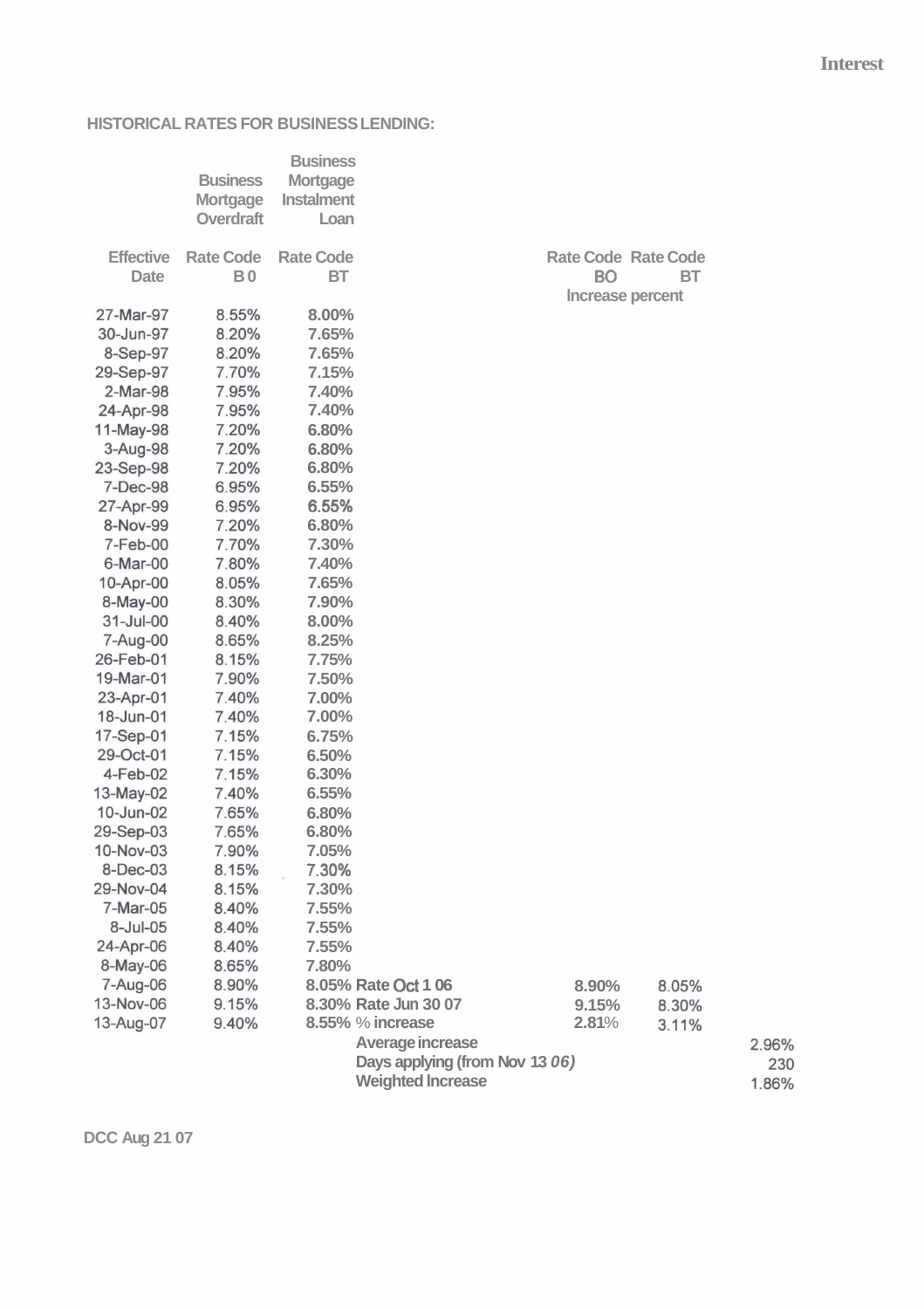#### **Wages 2006107**

Based on

the Marine Charter Vessel (State) Award

ord time, full time, permanent employees

wage increases awarded by the Fare Pay Commission

|                                                         | $Oct-01$<br>2006 | $Dec-01$<br>2006 | $Jun-30$<br>2007 | Increase<br>\$ | $\frac{0}{0}$ |  |
|---------------------------------------------------------|------------------|------------------|------------------|----------------|---------------|--|
| <b>GPH</b>                                              | 522.70           | 550.06           | 550.56           | 27.86          | 5.33          |  |
| Master less than 20 m length                            | 581.90           | 609.26           | 609.26           | 2736           | 4.70          |  |
| Ratio of Masters to <b>GPH's</b> is 3:1                 |                  |                  |                  |                |               |  |
| Weighted increase %                                     |                  |                  |                  |                | 4.86          |  |
| Days applying (Dec 1 2006 - Sep 30 2007)                |                  |                  |                  |                |               |  |
| Weighted Increase for time applying (21U365 x increase) |                  |                  |                  |                |               |  |

DCC Aug 21 07